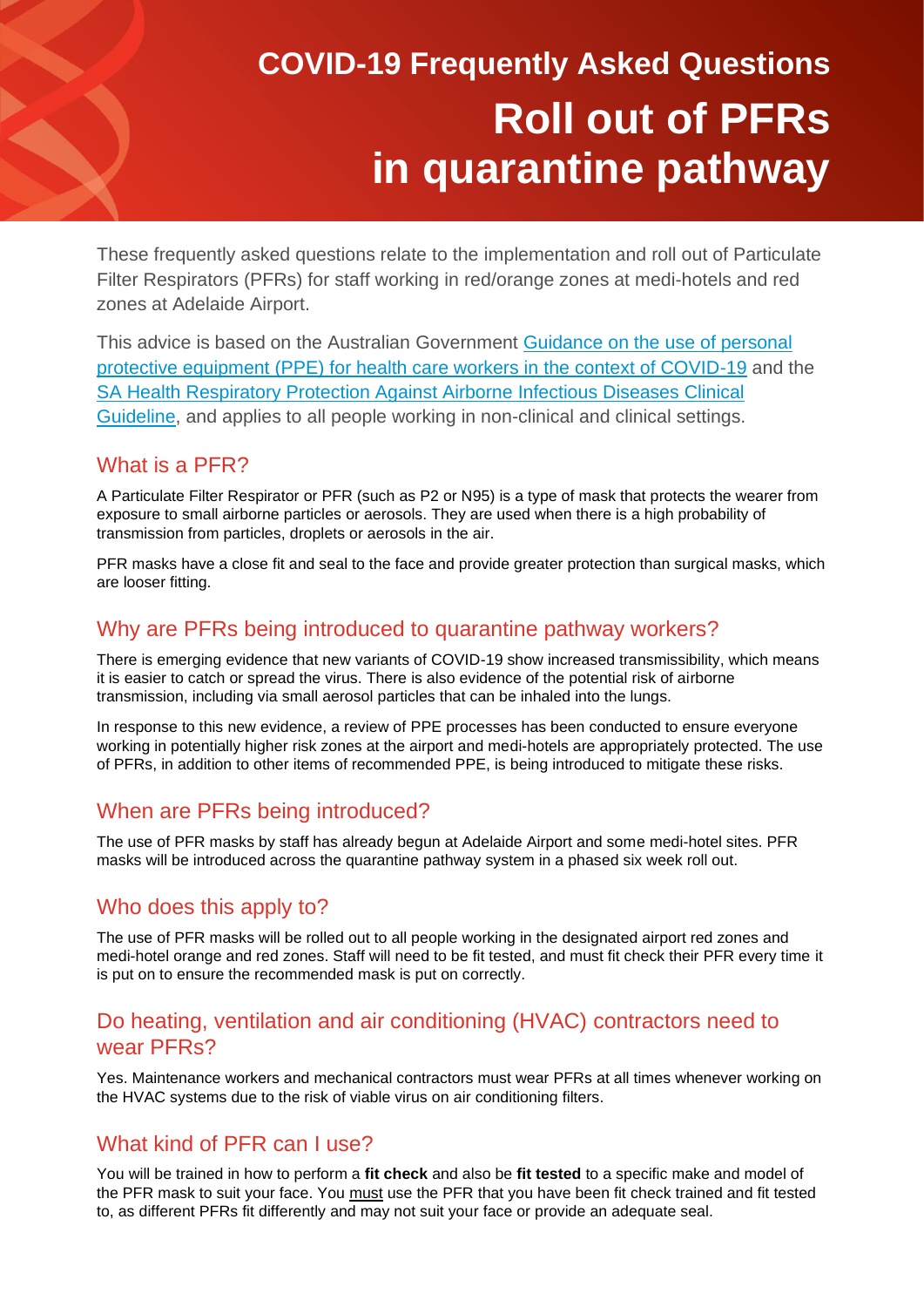# **COVID-19 Frequently Asked Questions Roll out of PFRs in quarantine pathway**

#### What do I need to do to start using a PFR?

For PFRs to be effective, a tight facial seal is required. In order to ensure the tight seal is achieved, it is essential that the wearer is properly fitted and trained in its safe use.

Before you use a PFR, you must attend fit check training (30 minute group training). This is in addition to other practical PPE training.

Fit testing is the gold standard for PFR use and should be attended as soon as possible. More information on the delivery of fit testing will be provided soon.

In situations where it is recommended a PFR is used, but a fit test has not yet happened, a fit checked PFR is preferred instead of a surgical mask.

# What is fit check training?

You must undertake fit check training before you can begin using a PFR, as it is important that you know how to put on and take off a PFR safely and correctly. This is 30 minute group training.

Once you have attended fit check training, you must perform a fit check each time a PFR is used to make sure the PFR is properly applied. This includes ensuring there is a good seal over the bridge of the nose and mouth and there are no gaps between the PFR and the face.

#### What is fit testing?

Fit testing is a validated method that determines the brand and size of respirator most suited to the individual's face. Fit testing requires an approximately 20 minute individual appointment that measures the effectiveness of the seal between the PFR and the face using a specialised machine. All staff who wear a PFR must eventually be fit tested, as well as trained in fit checking.

Following fit testing, you must use the specific make and model of PFR that was tested in your fit testing appointment. This may differ to what you used in fit check training education sessions.

#### How do I access fit check training and get fit tested?

SA Health is working with agencies and organisations on the delivery of fit check training and fit testing.

Fit check training is currently being provided by COVID Operations Infection Control Service staff.

Fit testing is currently provided by SA Health Worker Health and Safety based on a risk assessment and ongoing work is happening to expand fit testing capacity.

# Why does facial hair, piercings and make-up matter?

It is important not to compromise the seal between the PFR and the skin of the face, as per the Australian/New Zealand Standard.

Facial hair present between the edges of the PFR mask and the skin of the face must be removed. Beards, large moustaches, side burns and short stubble can interfere with the seal of the mask and its ability to provide protection. People must not have facial hair on the cheeks, jaw and neck to ensure an adequate seal.

You may attend the face-to-face fit check training with facial hair, however, you may not be able to be fully assessed for fit checking and PFR usage. Fit testing may also be compromised.